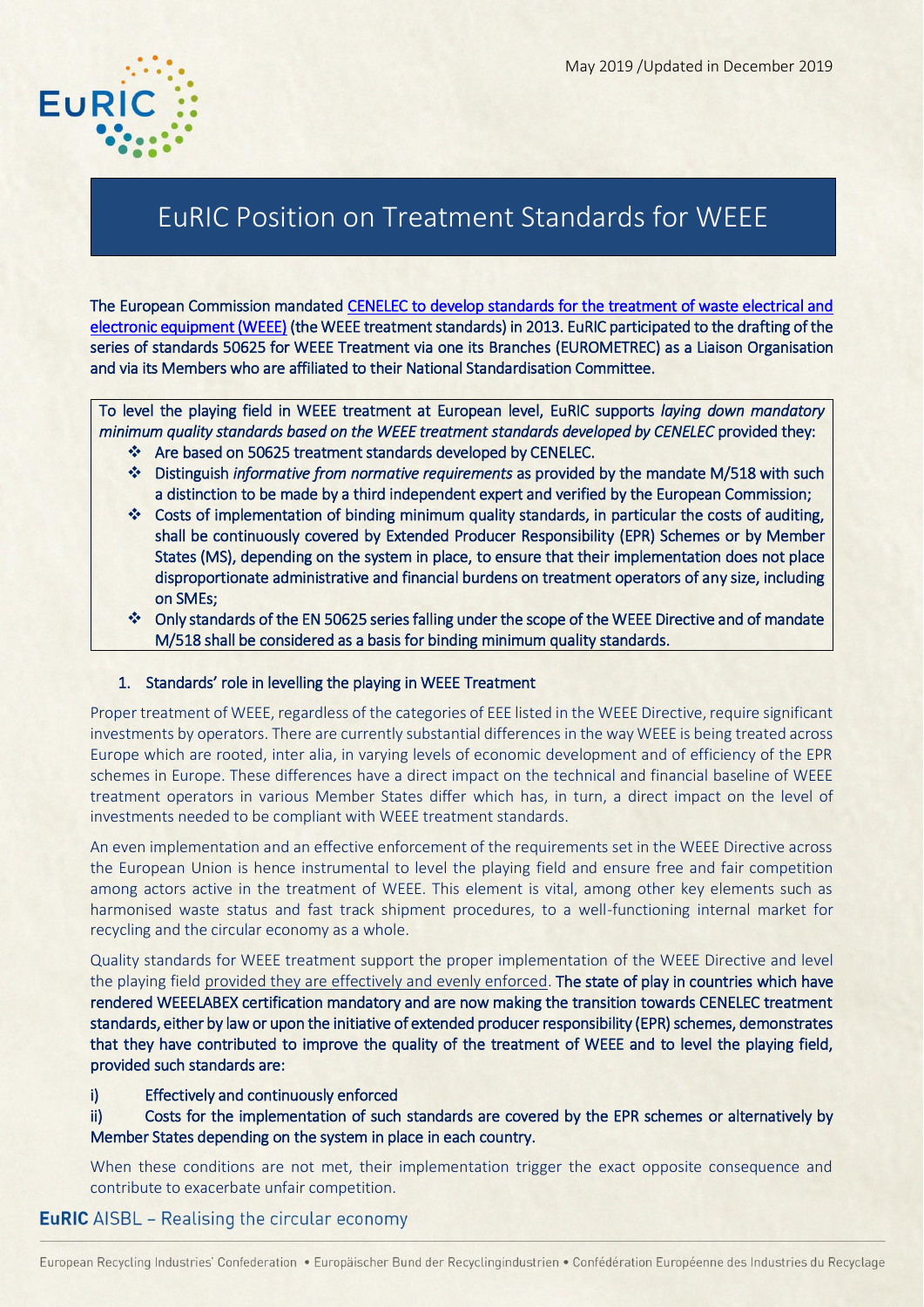

.<br>-

#### 2. Regulatory framework underpinning the development of WEEE Treatment standards

#### In the WEEE Directive

Article 8(5) third paragraph requires the European Commission *to request the European standardisation organisations to develop European standards for the treatment, including recovery, recycling and preparing for re-use, of WEEE [which] (…) shall reflect the state of the art.* The fourth paragraph of the same article provide that the "*Commission may adopt implementing acts laying down minimum quality standards based in particular on the standards developed by the European standardisation organisations.*"

Thus, the Directive distinguishes between the WEEE treatment standards reflecting the state of the art and minimum quality standards based on these standards which may be adopted by the Commission in implementing acts.

#### In the mandate enacted pursuant to the WEEE Directive

Th[e mandate M/518](http://ec.europa.eu/environment/waste/weee/pdf/m518%20EN.pdf) requested CENELEC to develop standards reflecting the state of the art for the treatment of waste electrical and electronic equipment (WEEE) reflecting the state of the art.

The primary objective of "*The European standard(s) requested by this mandate [was to] assist relevant operators in fulfilling the requirements of the WEEE Directive."* Hence, there is an explicit obligation for the European standards to "*be concrete to treatment operators, even where this involves placing different options of treatment to the disposal of operators for their explicit choice*."

The mandate M/518 equally requires that when "*the European standard(s) (…) give additional guidance to operators beyond the level of protection requested strictly by the WEEE Directive. Such additional guidance should be clearly distinguished from the rest of the text, e.g. figuring as a separate annex or in a separate deliverable. The standard(s) shall distinguish between requirements which are of an informative nature, and requirements which should be used by operators in the recycling chain in order to be able to verify compliance with the requirements in the standard(s)*." The mandate M/518 further emphasizes in a separate paragraph the importance of such a distinction<sup>1</sup>.

In addition, the mandate M/518 equally provides that "*Since the WEEE Directive applies to all treatment operators, regardless their size and market segment, consideration should be given to developing requirements in the mandated standard(s) that do not place unnecessary administrative burdens on organisations of any size, including SMEs.*"

## 3. WEEE treatment standards developed by CENELEC for the treatment of WEEE

Working Group (WG) 6 of CENELEC's Technical Committee TC 111X "Environment" developed a series of standards, technical specifications and a technical report based on the mandate M/518. While the standard EN 50625-1 on General treatment laid down requirements which are cross-cutting to all WEEE categories, the other standards or technical specifications are specific to certain WEEE categories.

| $\bullet$ | EN 50625-1: Collection, logistics & treatment requirements for WEEE  .<br>- Part 1: General treatment requirements           | EN 50625-2-2: Collection, logistics & treatment requirements for WEEE<br>-- Part 2-2: Treatment requirements for WEEE containing CRTs and flat                                          |
|-----------|------------------------------------------------------------------------------------------------------------------------------|-----------------------------------------------------------------------------------------------------------------------------------------------------------------------------------------|
| 10        | TS 50625-3-2: Collection, logistics & treatment requirements for<br>WEEE -- Part 3-2: Specification for de-pollution - Lamps | panel displays<br>TS 50625-3-3: Collection, logistics & treatment requirements for WEEE<br>-- Part 3-3: Specification for de-pollution- WEEE containing CRTs and<br>flat panel displays |

<sup>1</sup> "In order to facilitate the self-assessment and documentation of compliance with the Directive by operators, <u>and to facilitate</u> *a possible adoption of binding minimum quality standards by the Commission, the standard(s) shall distinguish between normative treatment requirements derived directly from the legal text of Directive 2012/19/EC, especially Annex VII, and between informative treatment requirements going beyond the strict requirements of Directive 2012/19/EC.*"**EuRIC** AISBL – Realising the circular economy

European Recycling Industries' Confederation · Europäischer Bund der Recyclingindustrien · Confédération Européenne des Industries du Recyclage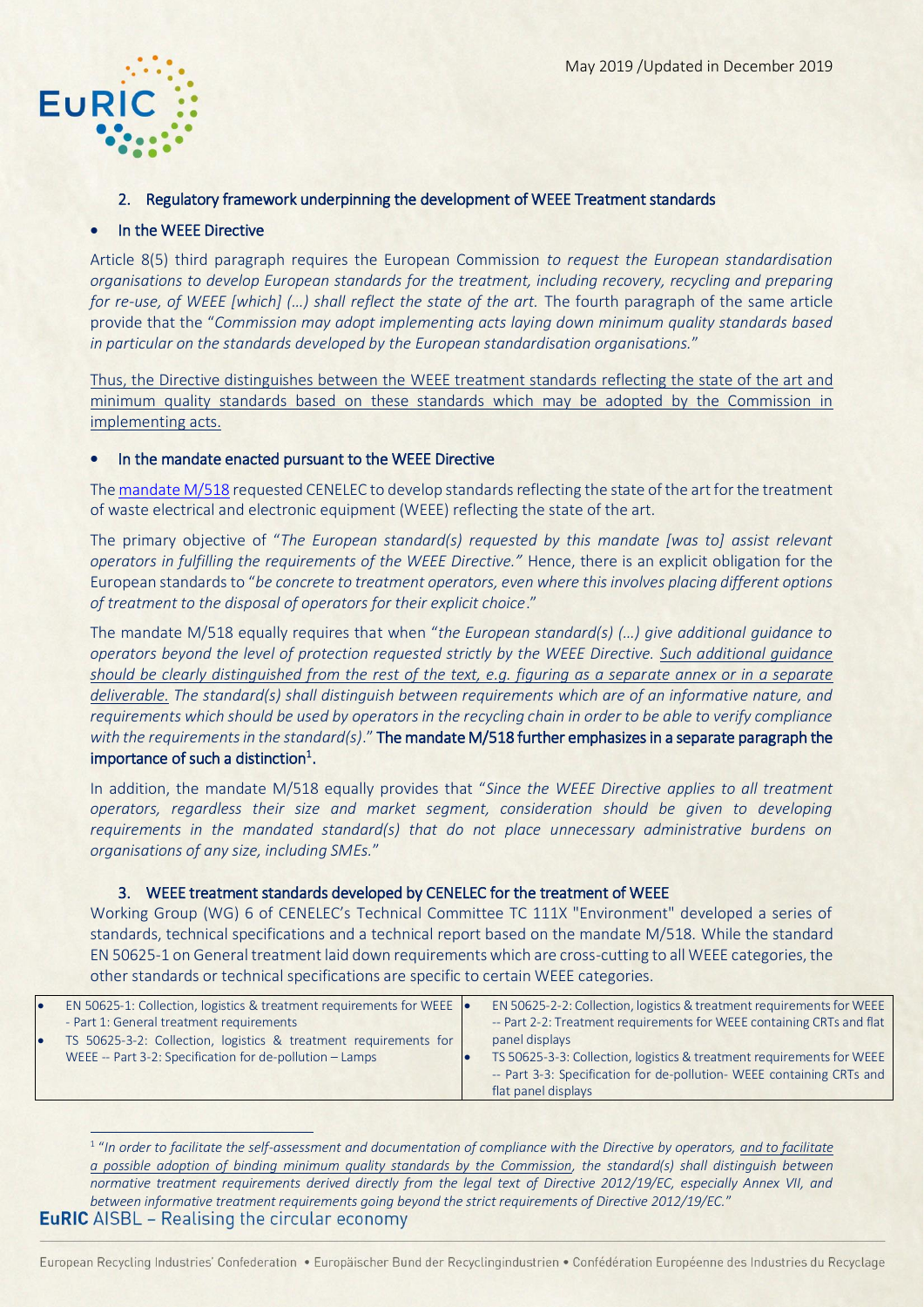- EN 50625-2-3: Collection, logistics & treatment requirements for WEEE -- Part 2-3: Treatment requirements for temperature exchange equipment
- TS 50625-3-4: Collection, logistics & treatment requirements for WEEE -- Part 3-4: Specification for de-pollution- temperature exchange equipment
- EN 50625-2-4: Collection, logistics & treatment requirements for WEEE -- Part 2-4: Treatment requirements for photovoltaic panels
- TS 50625-3-5: Collection, logistics & treatment requirements for WEEE -- Part 3-5: Specification for de-pollution- photovoltaic panels
- TS 50625-4: Collection, logistics & treatment requirements for WEEE -- Part 4: Specification for the collection and logistics associated with **WEEE**
- TS 50625-5: Collection, logistics & treatment requirements for WEEE -- Part 5: Specification for the end-processing of WEEE fractionscopper and precious metals
- EN 50614: Requirements for the preparing for re-use of waste electrical and electronic equipment

#### Failure to observe the mandate M/518 for two standards:

- First, despite sharing the same numbering, the *TS 50625-5: Collection, logistics & treatment requirements for WEEE -- Part 5: Specification for the end-processing of WEEE fractions- copper and precious metals* does not fall under the mandate M/518. It has been developed outside of its scope. In general, activities of the facilities falling under the scope of this TS fall under the scope of the IED 2010/75.
- Second, the Technical Report on the alignment between the WEEE Directive 2012/19/EU and the EN 50625 series of standards fails to clearly distinguish *additional guidance to operators beyond the level of protection requested strictly by the WEEE Directive*, despite the fact that it is expressly requested by the mandate M/518. To the contrary, as outlined in a letter from the European Commission to CENELEC shared with Members of WG 6, *the draft Technical Report, discussed so far, contains only a general description of standardisation deliverables and their normative or informative nature, and a list of the applicable standards for each of the provisions of the WEEE Directive*. As a result, no document in the EN 50625 series of standards, be them their annexes or the TR, makes the distinction which was required by the mandate M/518.

#### 4. Costs of implementation of these standards

Stakeholders active in WEEE recycling have carried out studies to measure average costs for implementing WEEELABEX mostly since the transition towards CENELEC treatment standards is only recent with the completion of the EN 50625 series of standards.

Based on an EU-wide survey carried out by EuRIC, average implementation costs, which include the costs for infrastructure upgrade and process management, external consultancy advice to assist in preparing for the WEEELABEX compliance as well as auditing and certification costs for facilities treating WEEE, reached an average of 34 k€ for a one-year cycle, for all costs. Average values indicate that ~14 k€ of this cost was spent upon infrastructure upgrade, and ~7 k€ for the auditing (both on annual basis). These average costs for infrastructure upgrade greatly vary depending of the baseline of the facility of the respondent while the costs strictly limited to auditing remain steady.

Costs for implementing and maintaining WEEE treatment standards (WEEELABEX or CENELEC) are substantial. Hence, achieving a level playing field greatly depends on the even implementation and enforcement of WEEE treatment standards across the European Union.

5. EuRIC supports to binding minimum quality standards based on the WEEE treatment standards developed by CENELEC

Implementing standards for WEEE treatment can contribute to level the playing field in WEEE treatment at European level. Hence, EuRIC supports *laying down mandatory minimum quality standards based on the WEEE treatment standards developed by CENELEC* provided that the following conditions are duly observed:

i. Strict observance of the very provisions of the WEEE Directive

#### **EuRIC** AISBL – Realising the circular economy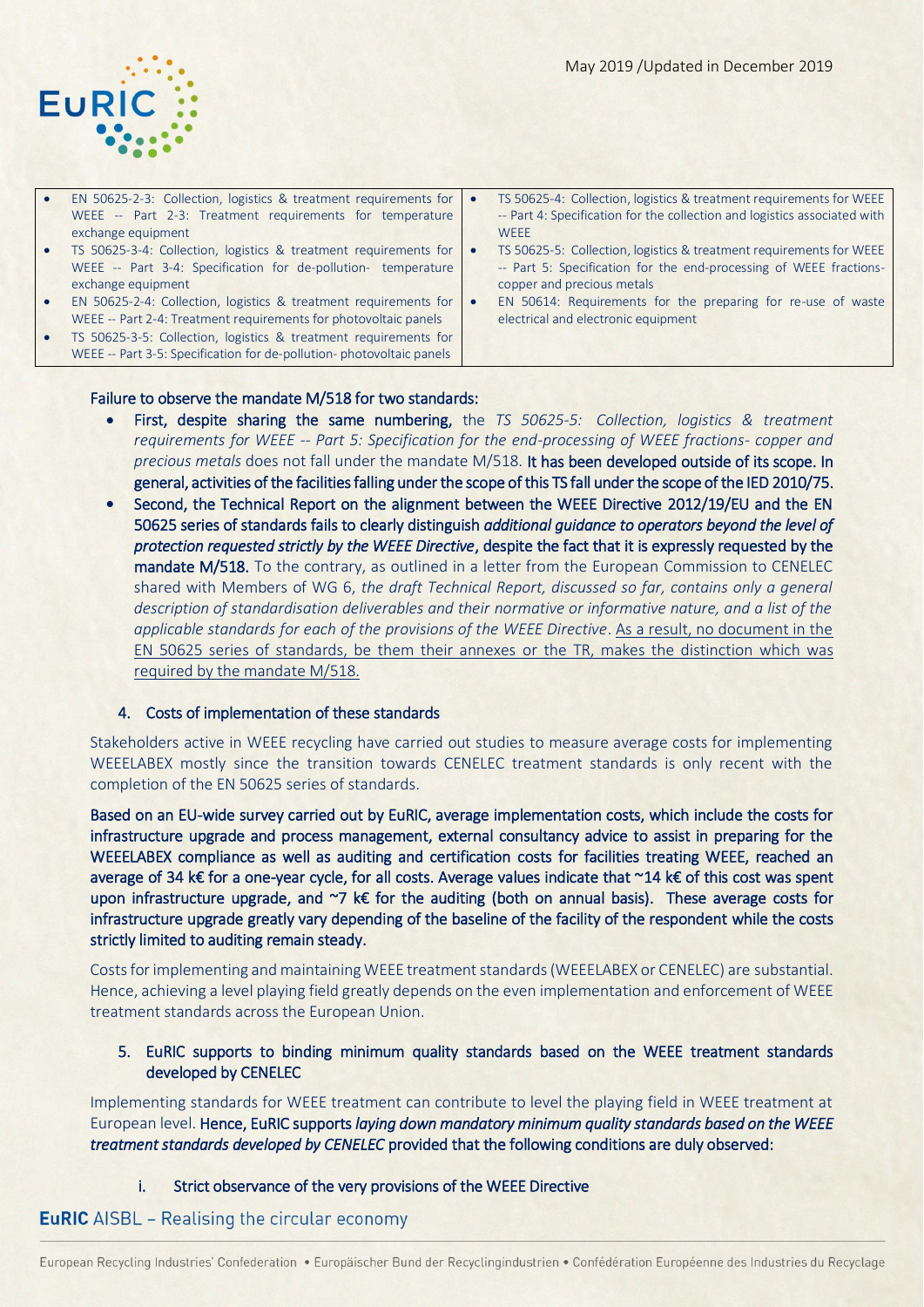

 $\checkmark$  Minimum quality standards shall be based on 50625 treatment standards developed by CENELEC. They must be applicable EU-wide and be properly enforced to guarantee an effective level playing field which would contribute to a genuine internal market in the field of WEEE treatment activities. EuRIC strongly suggests to first lay down mandatory minimum quality standards based on standards and technical specifications setting down "General treatment requirements" as well as for the "collection and logistics associated with WEEE".

#### Distinguish *informative from normative requirements* as provided by the mandate M/518

That distinction is instrumental in order to:

a) Ensure Compliance with the WEEE Directive and mandate M/518 themselves

b) Prevent shortcomings observed during the standardisation process which failed in making a proper distrinction between these two types of requirements;

c) From a more practical viewpoint, to ensure that minimum quality standards strictly support a better implementation of the WEEE Directive without placing *unnecessary administrative burdens on organisations of any size, including SMEs* or leading to potential competition or innovation restrictions because of provisions which may be over-prescriptive or non-technology neutral.

## Such a distinction to be made by a third independent expert and verified by the legal service of the relevant services of the Commission to prevent any conflict of interests.

- ii. Costs of implementation of binding minimum quality standards, in particular the costs of auditing, shall be continuously covered by EPR Schemes or to ensure that their implementation does not place disproportionate administrative and financial burdens on treatment operators of any size, including on SMEs. For similar reasons, costs of requirements, stemming either from the WEEE treatment standards themselves or from additional obligations, found to be of an informative nature which would be made mandatory shall also be covered by EPR Schemes or alternatively by Member States depending on the system in place.
- iii. Only standards of the EN 50625 series falling under the scope of the WEEE Directive and of mandate M/518 shall be considered as a basis for binding minimum quality standards.

Consequently, the *TS 50625-5: Collection, logistics & treatment requirements for WEEE -- Part 5: Specification for the end-processing of WEEE fractions- copper and precious metals*, which does not fall under the mandate M/518, shall be excluded from the scope of minimum quality standards laid down via implementing acts adopted by the European Commission.

## 6. Necessity to improve CENELEC standardisation process

With the increase of standardisation mandates in the field of the circular economy, it is instrumental to increase the check and balances and safeguards within CEN / CENELEC so as to ensure that standardisation processes and deliverables can serve i) the legitimate objectives they pursue, ii) are technically robust and iii) have the necessary legitimacy to be widely accepted. When CEN / CENELEC is acting on the basis of a mandate issued by the European Commission, EuRIC suggests the following to improve the standardisation process:

- $\triangleright$  Representatives of the European Commission shall participate often to, not only plenary meetings of the Technical Committee, but equally to meetings of the Working Group itself;
- $\triangleright$  Have the ability to provide clear guidance/instructions during the standardisation process whenever the observance of the mandate is questioned to prevent issues from being left unaddressed until the completion of the deliverables based on this mandate;
- $\triangleright$  Further work with CEN / CENELEC to secure a more adequate representation of SMEs and their representatives in the standardisation process.

#### For further information, please contact: euric@euric-aisbl.eu

# **EuRIC** AISBL - Realising the circular economy